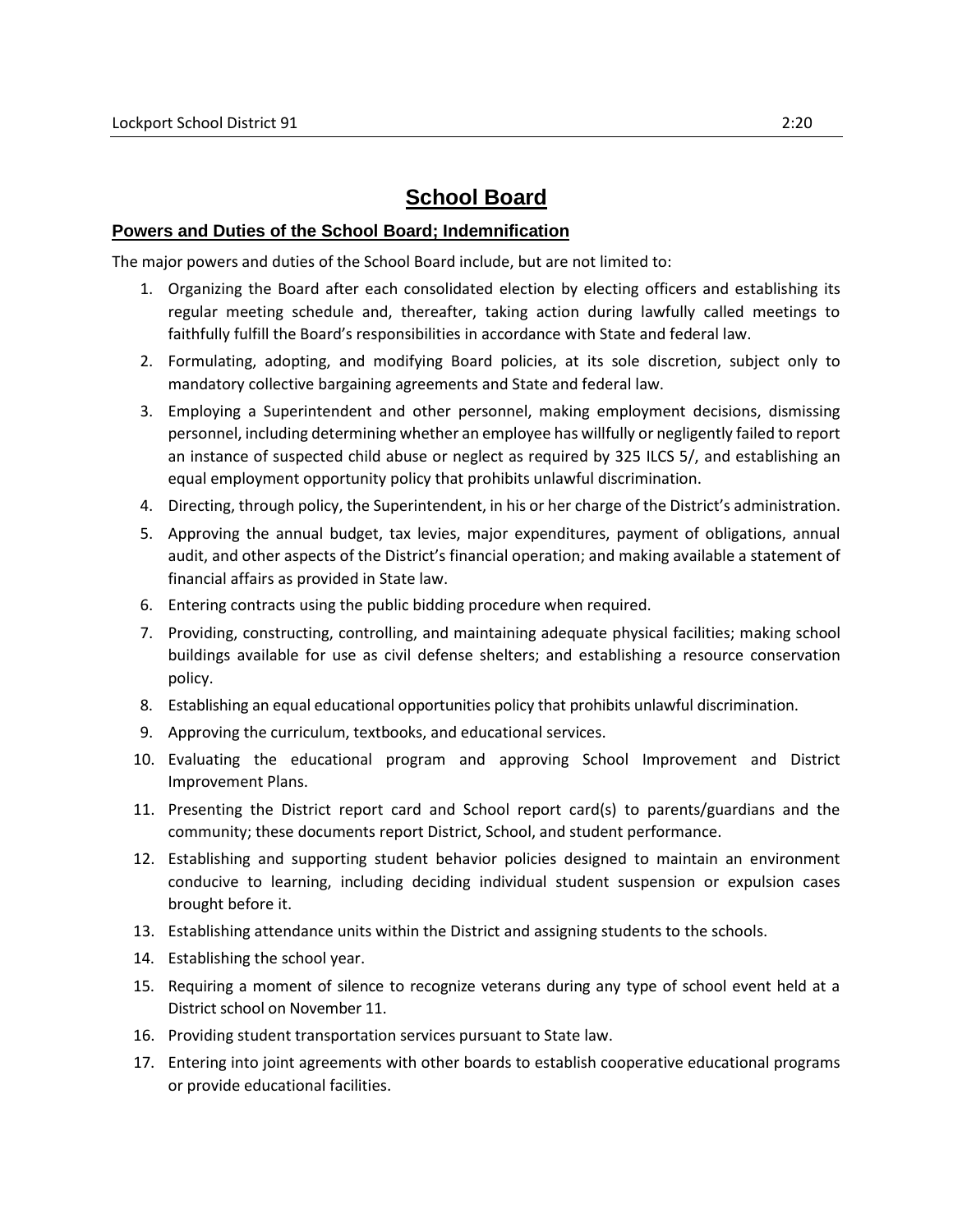- 18. Complying with requirements in the Abused and Neglected Child Reporting Act (ANCRA). Specifically, each individual Board member must, if an allegation is raised to the member during an open or closed Board meeting that a student is an abused child as defined in ANCRA, direct or cause the Board to direct the Superintendent or other equivalent school administrator to comply with ANCRA's requirements concerning the reporting of child abuse.
- 19. Notifying the State Superintendent of Education promptly and in writing of the name of a licensed teacher who was convicted of a felony, along with the conviction and the name and location of the court where the conviction occurred.
- 20. Notifying the Teachers' Retirement System (TRS) of the State of Ill. Board of Trustees promptly and in writing when it learns that a teacher as defined in the Ill. Pension Code was convicted of a felony, along with the name and location of the court where the conviction occurred, and the case number assigned by that court to the conviction.
- 21. Communicating the schools' activities and operations to the community and representing the needs and desires of the community in educational matters.

## **Indemnification**

To the extent allowed by law, the Board shall defend, indemnify, and hold harmless School Board members, employees, volunteer personnel (pursuant to 105 ILCS 5/10-22.34, 10-22.34a and 10-22.34b), mentors of certified staff (pursuant to 105 ILCS 5/2-3.53a, 2-3.53b, and 105 ILCS 5/21A-5 et seq.), and student teachers who, in the course of discharging their official duties imposed or authorized by law, are sued as parties in a legal proceeding. Nothing herein, however, shall be construed as obligating the Board to defend, indemnify, or hold harmless any person who engages in criminal activity, official misconduct, fraud, intentional or willful and wanton misconduct, or acts beyond the authority properly vested in the individual.

- LEGAL REF.: 105 ILCS 5/10, 5/17-1, 5/21B-85, and 5/27-1. 115 ILCS 5/, Ill. Educational Labor Relations Act. 325 ILCS 5/, Abused and Neglected Child Reporting Act.
- CROSS REF.: 1:10 (School District Legal Status), 1:20 (District Organization, Operations, and Cooperative Agreements), 2:10 (School District Governance), 2:80 (Board Member Oath and Conduct), 2:140 (Communications To and From the Board), 2:210 (Organizational School Board Meeting), 2:240 (Board Policy Development), 4:60 (Purchases and Contracts), 4:70 (Resource Conservation), 4:100 (Insurance Management), 4:110 (Transportation), 4:150 (Facility Management and Building Programs), 4:165 (Awareness and Prevention of Sexual Abuse and Grooming Behaviors), 4:175 (Convicted Child Sex Offender; Screening; Notifications), 5:10 (Equal Employment Opportunity and Minority Recruitment), 5:30 (Hiring Process and Criteria), 5:90 (Abused and Neglected Child Reporting), 5:120 (Employee Ethics; Conduct; and Conflict of Interest), 5:150 (Personnel Records), 5:210 (Resignations), 5:290 (Employment Termination and Suspensions), 6:10 (Educational Philosophy and Objectives), 6:15 (School Accountability), 6:20 (School Year Calendar and Day), 7:10 (Equal Educational Opportunities), 7:30 (Student Assignment and Intra-District Transfer), 7:190 (Student Behavior), 7:200 (Suspension Procedures), 7:210